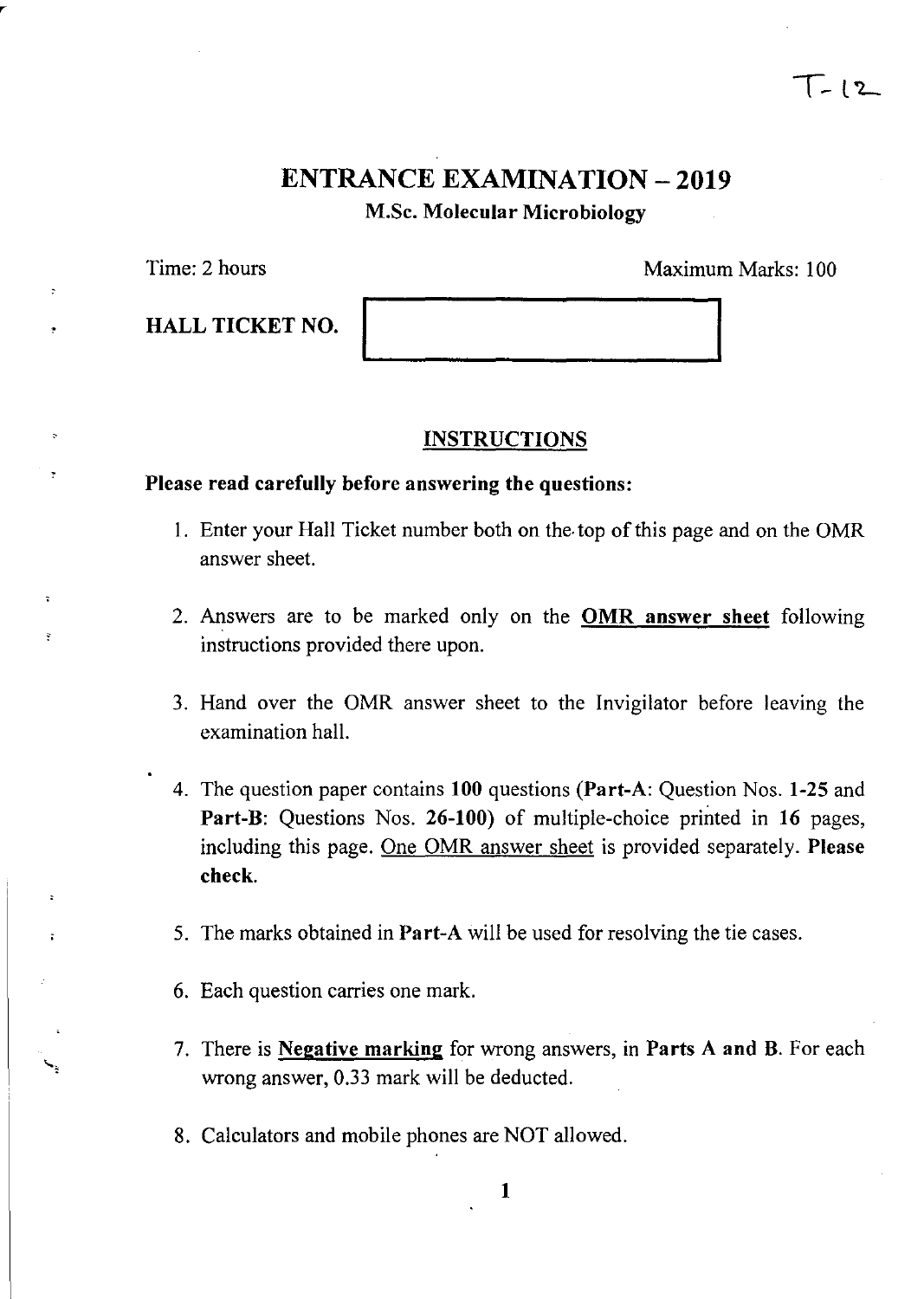## **PART-A**

- 1. Which of the following statements is **not** correct regarding Spirochetes?
	- A. They have endoflagella between the outer membrane and the protoplasmic cylinder; thus they are located in the periplasmic space of the cell
	- B. Spirochetes like other bacteria swim best in media of low viscosity
	- C. They are best viewed using dark-field microscopy
	- D. Spirochetes have an ability to twist or contort their shape due to the occurrence of a special kind of flagella termed periplasmic flagella
- 2. Ionic radii are

, -

- A. greater than the respective atomic radii of elements in general
- B. greater than the respective atomic radii of electropositive elements
- C. less than the respective atomic radii of electropositive elements
- D. greater than the respective atomic radii of electronegative elements
- 3. An epidemic disease of paddy that caused the Bengal famine is
	- A. Blast disease of rice by *Pyricularia*
	- B. Khaira disease of rice by mineral deficiency
	- C. Brown spot disease of rice by *Helminthosporium*
	- D. Bacterial blight of rice by *Xanthomonas*
- 4. Which of the following are functions of 'maintenance media'?
	- A. used for assay of vitamins, amino acids
	- B. used for determining the bacterial content
	- C. used for determining the type of growth produced by bacteria
	- D. used for conservation of the viability and physiological characteristics
- 5. Curdlan is
	- A. polymer of  $\beta$ -(1,3)-linked glucose residues
	- B. polymer of  $\beta$ -(1,4)-linked glucose residues
	- C. polymer of  $\beta$ -(1,3)-linked galactose residues
	- D. polymer of  $\beta$ -(1,4)-linked galactose residues
- 6. Kelps are which of the following type of algae?
	- A. Red algae
	- C. Brown algae

B. Yellow algae

--

t - 12

D. Green algae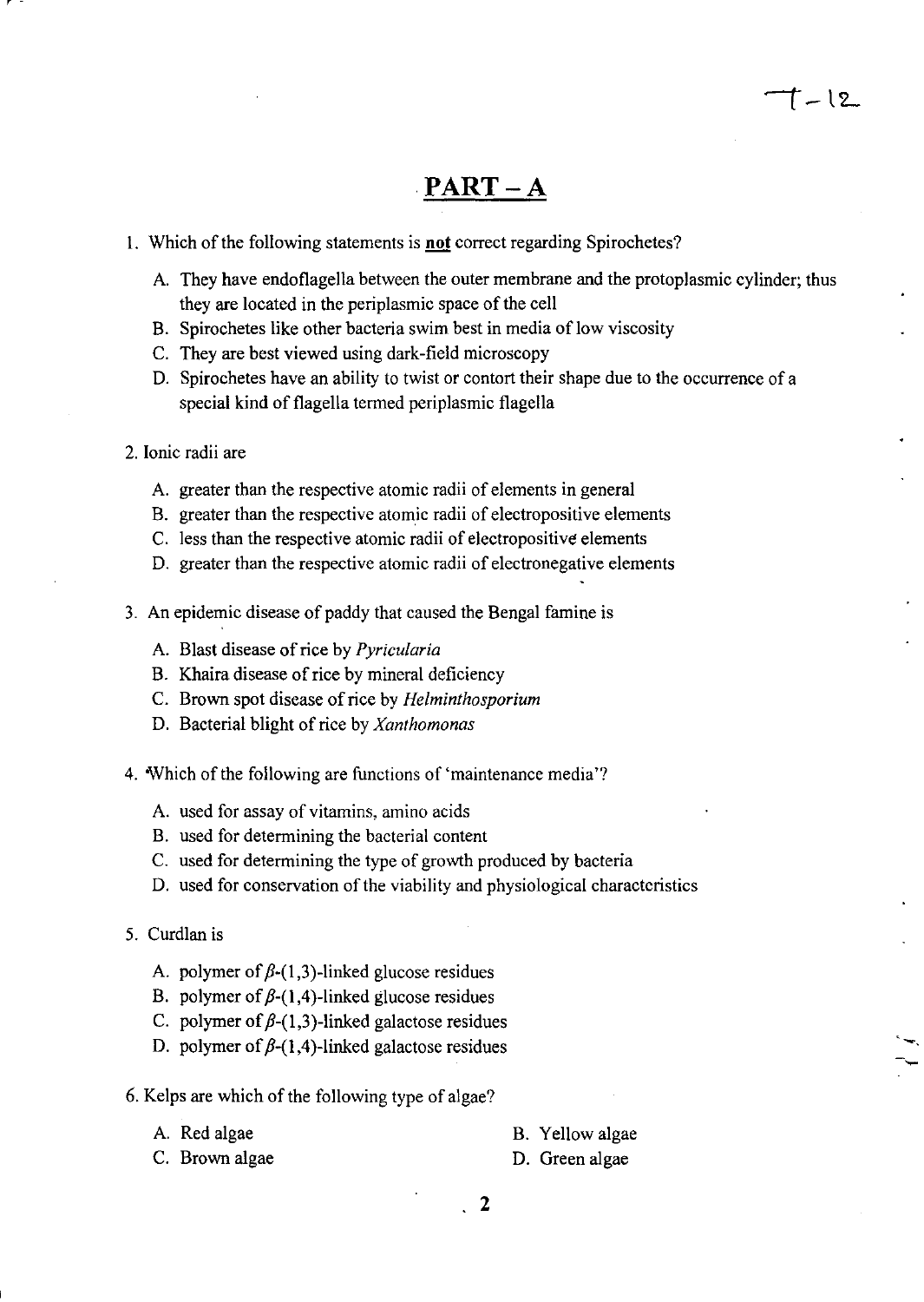7. Anthramycin, tomaymycin and neothramycin are which of the following type of antibiotics?

B. Antitumor

| A. Antiviral | D. |
|--------------|----|
|              |    |

C. Antifungal D. Antibacterial

8. Which of the following bacteria requires nicotinic acid as a growth factor in their media?

| A. Proteus vulgaris |  | B. Nitrosomonas sp |
|---------------------|--|--------------------|
|                     |  |                    |

- C. *Escherichia coli*  D. *Leuconostoc mesenteroides*
- 9. Which of the following reagent information is correct regarding "Lucas Reagent"?
	- A. A mixture of concentrated HCI and anhydrous Zinc Chloride and used for distinguish three types of alcohol
	- B. An alkalic solution of  $K_2Hgl_4$  used for detecting ammonia
	- C. CuS04.5HzO solution with sodium carbonate and sodium citrate used for detecting aldehyde group
	- D. It is a mixture of copper sulphate solution (solution A) and alkaline sodium-potassium tartrate solution (solution B) and used for detecting aldehyde group

#### 10. What is perisperm?

- A. It is the defected sperm which loses its ability to penetrate outer covering of egg
- B. The layer of nutritive tissue, derived from the nucellus, that surrounds the embryo of a seed in some angiosperms
- C. It is the movement of sperm in female genital tract
- D. It is the internal part of pollen grain in the zygomorphic flower
- 11. Which of the following statements is **incorrect** of conjugation in bacterium?
	- A. Cells with F plasmid produces sex pili through which DNA is transferred from donor to recipient cells during conjugation
	- B. In Hfr cells, bacterial genes close to the origin are transferred first to the recipient cells
	- C. In F' cells, F-factor genes along with bacterial genes are transferred to the recipient cells
	- D. Both DNA strands of the F-plasmid are first replicated, then nicked and finally transferred to the recipient cells
- 12. Meso form of tartaric acid is
	- A. Dextrorotatory
	- B. Laevorotatory
	- C. Neither laevo nor dextro rotatory due to internal compensation
	- D. A mixture of equal quantities of dextro and laevo forms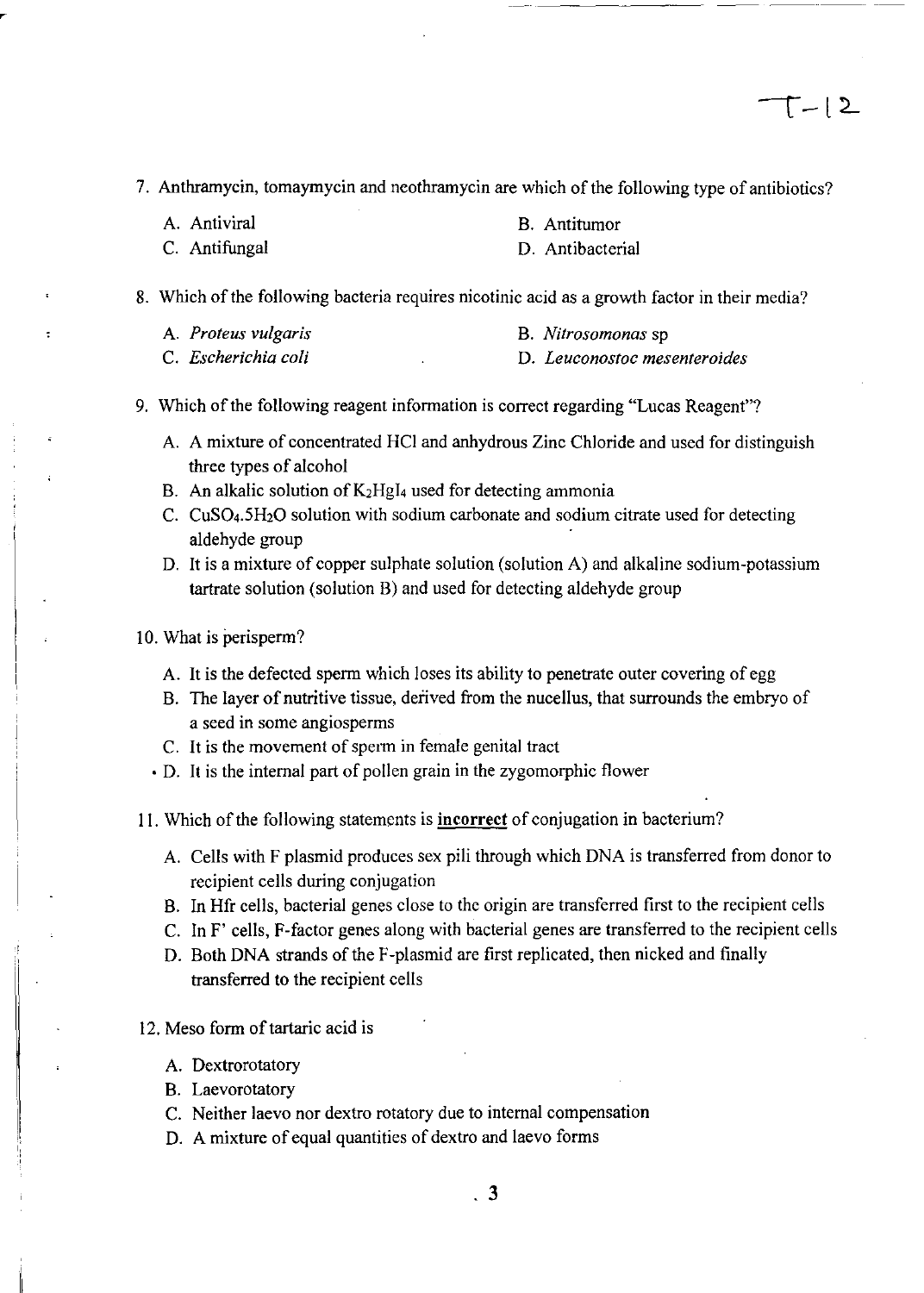- 13. A reaction in which two  $\sigma$ -bonds are lost and a new  $\pi$ -bond is formed is an example of
	- A. Rearrangement reaction
- B. Substitution reaction

C. Elimination reaction

D. Addition reaction

*14. Chromatium okenii* uses which of the following compound as electron donor for photoautotrophic growth?

A. Hydrogen sulphide

C. Alcohol

B. Fatty acids

- D. Succinate
- 15. In the structural formula of  $CuSO<sub>4</sub>.5H<sub>2</sub>O$ 
	- A. five molecules of water are coordinated to the central  $Cu^{2+}$  ion
	- B. four molecules of water are coordinated to the central  $Cu<sup>2+</sup>$  ion and one is hydrogen bonded to the sulphate group
	- C. three molecules of water are coordinated to the central  $Cu<sup>2+</sup>$  ion and two are hydrogen bonded to the sulphate group
	- D. two molecules of water are coordinated to the central  $Cu^{2+}$  ion and three are hydrogen bonded to the sulphate group

16. The compound that would produce a silver mirror with Tollen's reagent is

| A. HCOOH                            | B. CH <sub>3</sub> COOH |
|-------------------------------------|-------------------------|
| C. C <sub>2</sub> H <sub>5</sub> OH | D. $C_6H_5OH$           |

17-. The broad-spectrum digestive enzyme formulation designed to support optimal breakdown and absorption of proteins, fats, and carbohydrates is known as

| A. Allozymes  |  | <b>B.</b> Isozymes |
|---------------|--|--------------------|
| C. Protozymes |  | D. Novozymes       |

### 18. The bioluminescent dinoflagellates are

- A. *Noctiluca* and *Gonyaulax*  B. *Gymnodinium* and *Cerastium*  D. *Pinnularia* and *Acetabularia*
- C. *Dinobryon* and *Distephanus*
- 19. One of the following is **not** a member of *Enterobacteriaceae*

| A. <i>Serratia</i> | B. Shigella | C. Klebsiella | D. Stigmatella |
|--------------------|-------------|---------------|----------------|
|--------------------|-------------|---------------|----------------|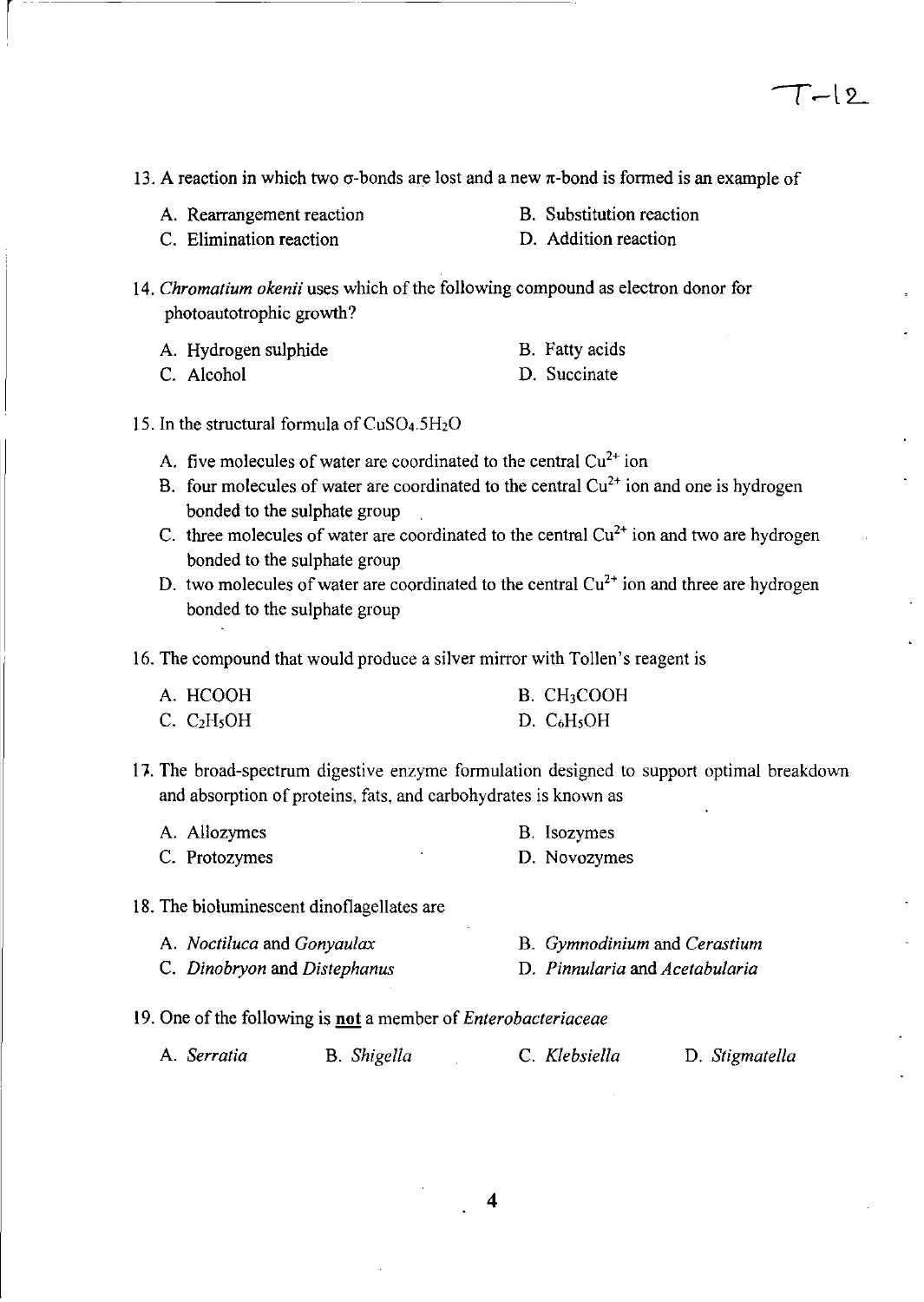20. The stage in the life history of *Plasmodium* which can be found both in the primary and secondary host is

| A. Merozoite | B. Trophozoite | C. Ookinete | D. Gametocyte |
|--------------|----------------|-------------|---------------|
|--------------|----------------|-------------|---------------|

21. Identify the mismatch below

C. Both I & 3

r

| Inhibitor       | <b>Function</b>                                              |
|-----------------|--------------------------------------------------------------|
| 1. Malonate     | $\epsilon$<br>Prevents oxidation of succinate in Krebs cycle |
| 2. Cyanide      | Inhibits cytochrome oxidase in ETC                           |
| 3. Oligomycin   | Inhibits ATP synthase                                        |
| 4. Rotenone     | Blocks complex-III in ETC                                    |
| A. Both $1 & 4$ | <b>B.</b> Both 2 & 4                                         |

D. 4 Only

- 
- 22. All of the following events occur during meiosis-I except?
	- A. Homologous pairs of chromosomes synapse and crossing over occurs
	- B. Separation of homologous chromosomes
	- C. Sister. chromatids of each homologous chromosome separate and migrate toward different poles
	- D. Cytoplasm divides to produce two cells
- 23. Which of the following methods can be utilized for removing peripheral proteins of the cytoplasmic membrane?
	- A. Treatment by detergents

B. Osmotic shock

C. Heat application

- D. Destruction of the membrane
- 24. Which among the following develop in the upper portion of the Winogradsky column?
	- A. Sulfate-reducing bacteria B. Green-sulfur bacteria
	- C. Purple-sulfur bacteria D. Thiobacilli
- 25. If the GC content of a DNA molecule is 54 percent, than the content of A and T in this molecule is
	- A. 27 percent and 27 percent, respectively
	- B. 23 percent and 23 percent, respectively
	- C. 46 percent and 54 percent, respectively
	- D. 27 percent and 23 percent, respectively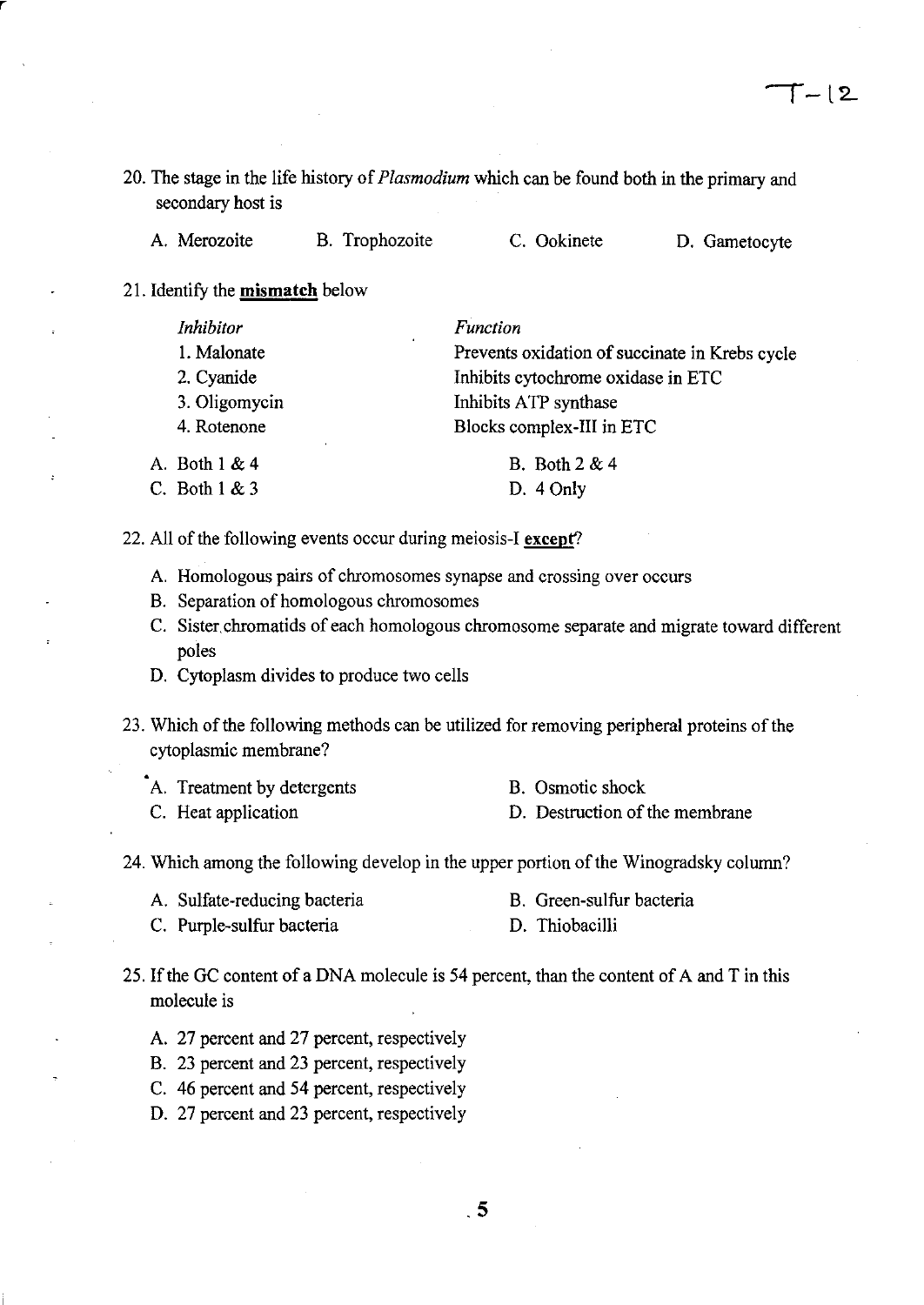### **PART-B**

- 26. The xanthophyte walls are typically made of
	- A. Chitin only
	- C. Cellulose and Pectin
- 27. The bacteria which causes soil to lose their fertility is
	- A. *Bacillus ramosus* B. *Nitrobacter*
	- C. *Rhizobium leguminosarum* D. *Bacillus denitrificans*
- 28. Which of the following bacteria can grow both as chemolithotrophs and as chemoorganotrophs?
	- A. *Pseudomonas pseudojlava*  C. *Rhodospirillum rubrum*
- 29. NADH +  $H<sup>+</sup>$  are formed during the conversion of
	- A. Glucose-6-phosphate to Fructose-6-phosphate
		- B. 3-Phosphoglyceraldehyde to Phosphoglycerate
		- C. Phosphoglycerate to Pyruvate
		- D. Fructose-I, 6, diphosphate to two triose isomers
- 30. Which of the following is the relationship between optical density and cell mass?
	- A. Exponentially proportional B. Linearly proportional
	- C. Inversely proportional
	-
- D. Not related
- 31. Sabin vaccine is given to offer
	- A. Innate immunity C. Active immunity B. Passive immunity D. Auto immunity

32. Tornaria larva is found in the development of stages of

| A. Starfish | B. Cockroach     |
|-------------|------------------|
| C. Frog     | D. Balanoglossus |

33. Which among the following support lithoautotrophic growth of microorganisms

|  | A. $H_2S + CO_2$ |  | B. $H_2S$ + glucose |  | C. Glucose + $CO2$ D. $CO2$ + Pyruvate |  |  |
|--|------------------|--|---------------------|--|----------------------------------------|--|--|
|--|------------------|--|---------------------|--|----------------------------------------|--|--|

D. Starch and Cellulose

 $\lceil - \rceil$ 2

B. Cellulose only

- 
- **B.** Nitrobacter sp
	- D. *Chromatium okenii*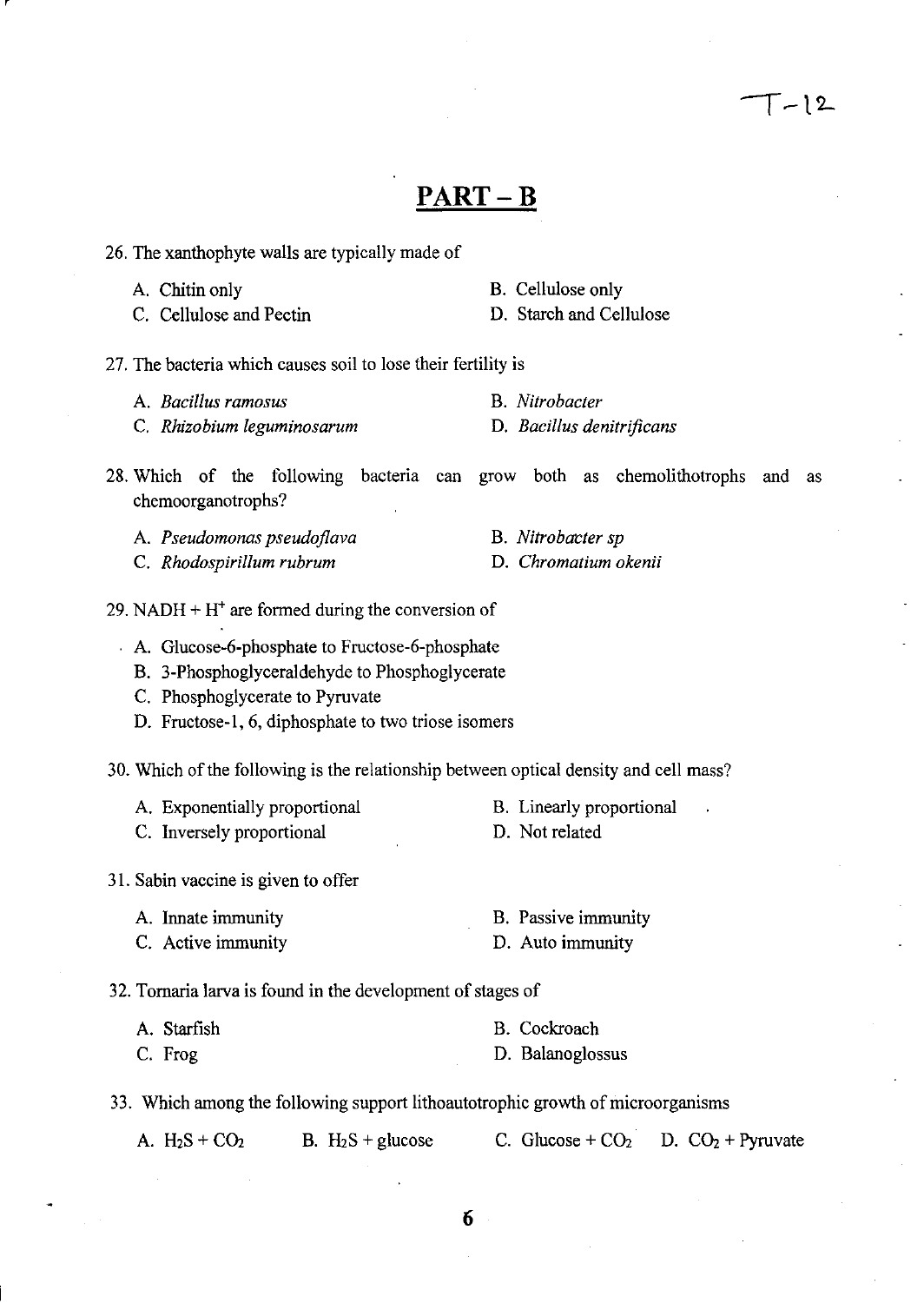- 34. Which of the following types of association is present among *Staphylococcus aureus* and *Aspergillus terreus?* 
	- A. Antagonism
	- C. Parasitism
- 35. Cord factor is a
	- A. Protein
	- C. Mycolic acid derivative
- B. Teichoic acid derivative
- D. Carbohydrate
- 36. What are the characteristics of rough pneumococci strain?
	- A. Noncapsulated and Pathogenic
- B. Noncapsulated and Nonpathogenic
- C. Capsulated and Pathogenic D. Capsulated and Nonpathogenic
- 37. Prosthecae helps in
	- A. Motility
	- B. Human infection
	- C. Nutrient absorption and attachment to surfaces
	- D. Protection from environment
- 38. The genetic make-up of human disease "Sickle Cell Anemia" is very much studied. This disease occurs due to
	- A. Synonymous SNP in  $\beta$ -globin gene at 6<sup>th</sup> amino acid position
	- B. Non-synonymous SNP in  $\beta$ -globin gene at 6<sup>th</sup> amino acid position
	- C. Variable no. of tandem repeats in  $\beta$ -globin gene at  $6<sup>th</sup>$  amino acid position
	- D. Microsatellite in  $\beta$ -globin gene at  $6<sup>th</sup>$  amino acid position
- 39. Which of the following characteristics gives to the enzyme its specificity?
	- A. Hydrogen ion specificity B. High molecular weight
	- C. Distinct surface configuration D. The constituent co-enzyme
- 40. Identify the **wrong** statement about. aldehydes and ketones
	- A. They cannot form any intermolecular hydrogen bonds
	- B. The lower members are soluble in water
	- C. They are polar compounds
	- D. The intermolecular attraction in them are stronger that in the alcohols of similar molecular weights
- B. Mutualism D. Commensalism
- -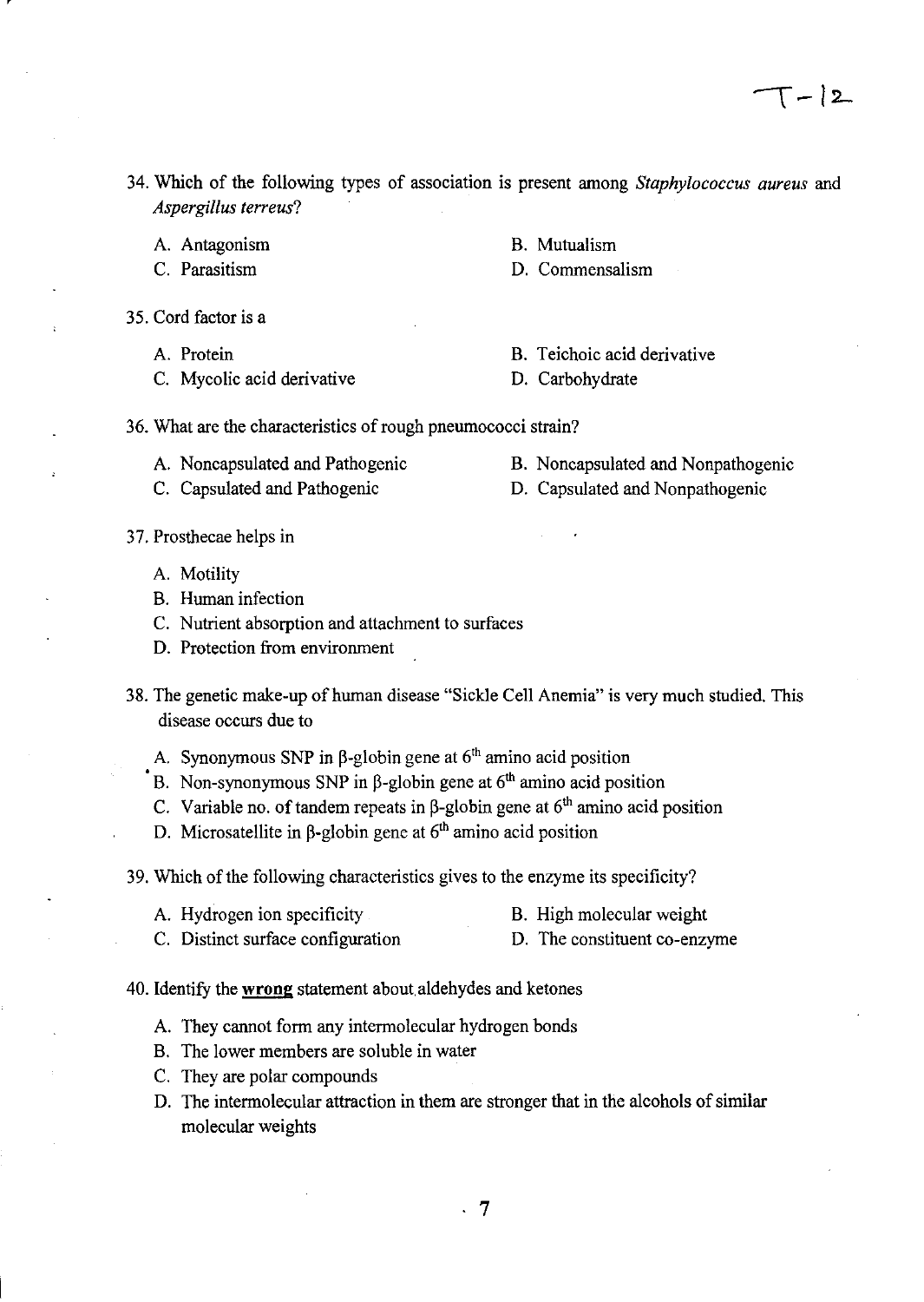- 41. Diarrhoea in poultry animals is caused by
	- A. *Salmonella pullorum*

B. *Clostridium botulinum* 

C. *Salmonella gallinarium* 

- D. *Mycobacterium avium*
- 42. The fruit fly *Drosophila melanogaster* has three pairs of autosomes and one pair of sex chromosomes. Which of the following is **incorrect** about sex determination in *Drosophila?* 
	- A. The autosomes do not play any role in sex determination
	- B. The fruit fly's sex is determined by a balance between genes on the autosomes and genes on the X chromosome
	- C. Y chromosome contains only genes directly involved with male fertility
	- D. X-chromosome contains genes with female-producing effects
- 43. Cauliflory is
	- A. production of flowers on young branches
	- B. production of flowers on old stems
	- C. formation of plants from epiphyllous buds
	- D. formation of flowers in clusters
- 44. The outer membrane of the Gram-negative cell wall is anchored to the underlying peptidoglycan by means of which of the following?
	- A. Braun's Lipoprotein

B. Phospholipids D. Proteins

- C. Lipopolysaccharide
- 45. Oligotrophic lakes are
	- A. rich in organic matter but poor in biotic components
	- B. rich in planktons but low in organic content
	- C. shallow water bodies with no organisms
	- D. poor in organic contents and poor in biotic components
- 46. Which of the following is required for the absorption of Vitamin  $B_{12}$  from the ileum?
	- A. HCl in gastric juice
	- C. Intrinsic factor in gastric juice
- 47. Undifferentiated cells of Hydra are
	- A. Epithelio-muscle cells
	- C. Glandulo-muscle cells
- B. Pepsin in gastric juice
- D. Enterokinase in succus entericus
- B. Interstitial cells
- D. Cnidoblasts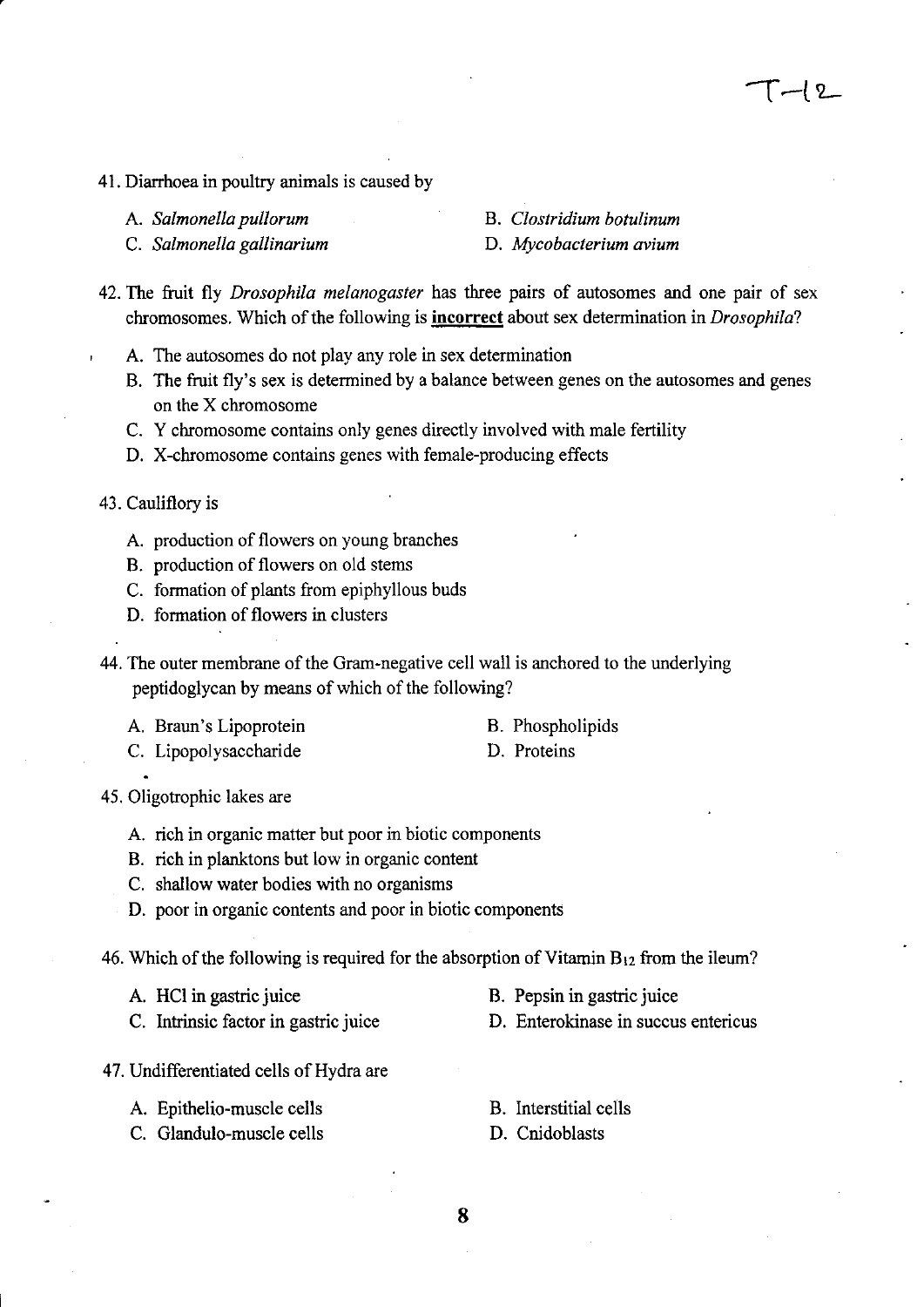$\mathcal{A}^{\mathcal{A}}$ 

 $\sim 10$ 

 $\label{eq:2.1} \frac{1}{\sqrt{2}}\int_{0}^{\infty}\frac{1}{\sqrt{2\pi}}\left(\frac{1}{\sqrt{2\pi}}\right)^{2}d\mu\,d\mu\,.$ 

| A. a-toxin                      | $B. \beta$ -toxin                                                                              | $C. \mu$ -toxin         | $D.$ $\theta$ -toxin                                            |
|---------------------------------|------------------------------------------------------------------------------------------------|-------------------------|-----------------------------------------------------------------|
|                                 | 49. In the <i>lac</i> operon, the absence of Y-cistron results in the non-synthesis of         |                         |                                                                 |
| A. β-galactosidase              |                                                                                                | B. Transacetylase       |                                                                 |
| C. Permease                     |                                                                                                | D. RNA polymerase       |                                                                 |
|                                 | 50. Organisms that live inside rocks or in pores between mineral grains are called as          |                         |                                                                 |
| A. Endoliths                    |                                                                                                | <b>B.</b> Extremophiles |                                                                 |
| C. Psychrophiles                |                                                                                                | D. Mesophiles           |                                                                 |
| 51. The 'bast' fibres are       |                                                                                                |                         |                                                                 |
| A. Xylem                        | B. Phloem fibres                                                                               | C. Sclereids            | D. Sieve tubes                                                  |
| suppressor                      | 52. Which one of the following chromosomal aberrations is known to act as cross-over           |                         |                                                                 |
| A. Duplication                  | B. Deletion                                                                                    | C. Inversion            | D. Translocation                                                |
|                                 | 53. Peripatus is called the connecting link between                                            |                         |                                                                 |
| A. Annelida and Mollusca        |                                                                                                |                         |                                                                 |
| B. Annelida and Arthropoda      |                                                                                                |                         |                                                                 |
|                                 |                                                                                                |                         |                                                                 |
| C. Arthropoda and Mollusca      |                                                                                                |                         |                                                                 |
| D. Arthropoda and Echinodermata |                                                                                                |                         |                                                                 |
|                                 | 54. Phage display technique makes use of which of the following vectors?                       |                         |                                                                 |
| A. BAC                          | B. Lambda                                                                                      | C. M13                  |                                                                 |
|                                 | 55. When a gamete that is n-1 fuses with another gamete that is n-1, the resulting organism is |                         |                                                                 |
| A. Tetrasomic                   | B. Monosomic                                                                                   | C. Trisomic             |                                                                 |
| 56. Nutmeg botanical name is    |                                                                                                |                         |                                                                 |
| A. Syzygium aromaticum          |                                                                                                |                         | D. 2 micron circle<br>D. Nullisomic<br>B. Cinnamomum zyelanicum |

 $\overline{\phantom{a}}$ 

 $\mathcal{L}_{\text{max}}$  and  $\mathcal{L}_{\text{max}}$ 

 $\overline{9}$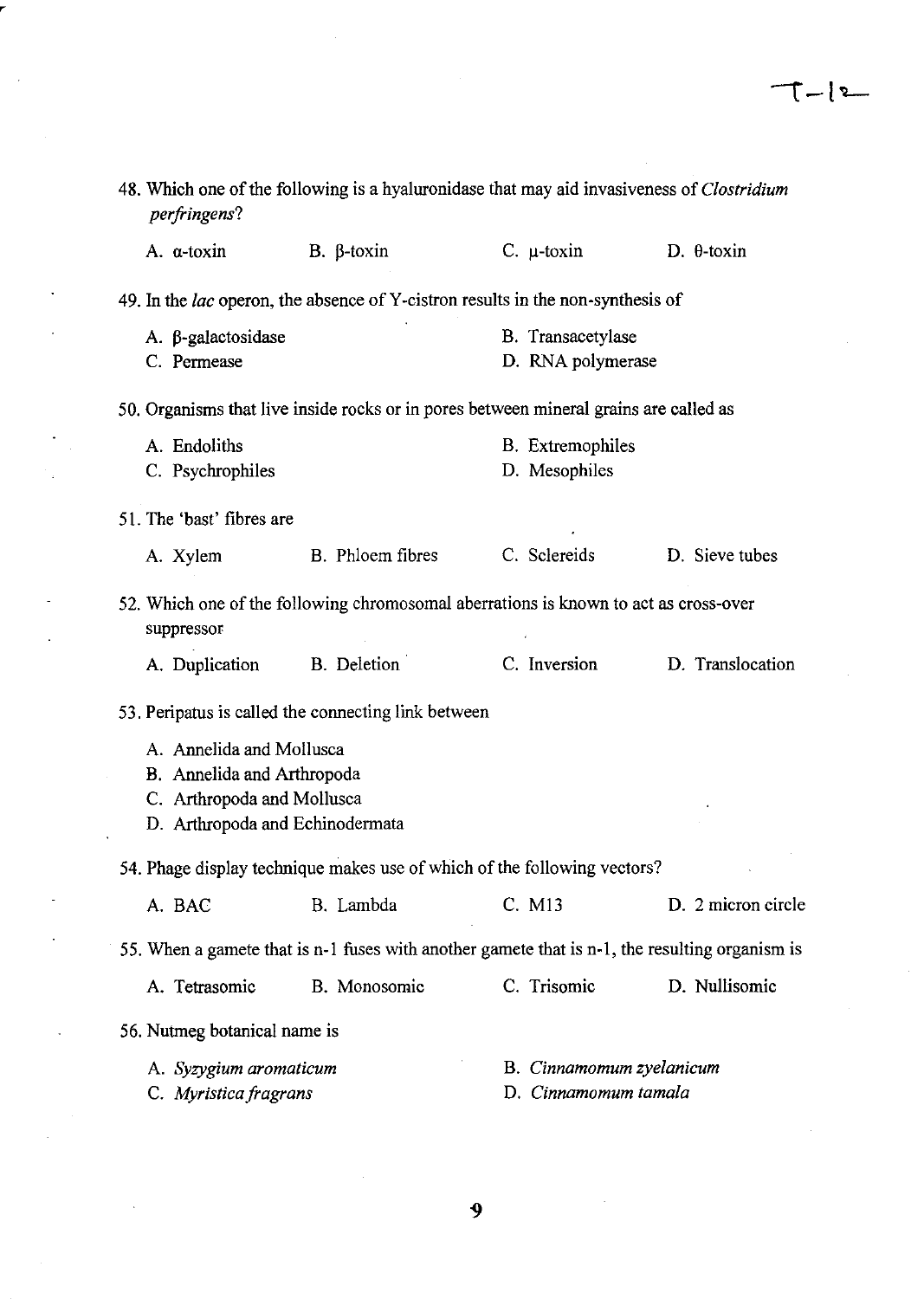57. A disease cycle in which a pathogen that takes several years to initiate new infection is called

| A. Monocyclic cycle |  |
|---------------------|--|
|                     |  |

B. Polycyclic D. All of these

C. Polyetic cycle

58. For any color to be developed in the aleurone layer of corn kernels, the dominant alleles at two loci plus the recessive condition at the third locus (A-R-ii) must be present. Any other genotypes will produce colorless aleurone. What phenotypic ratio of colored: colorless would be expected in the progeny from matings between parental plants of genotype AaRrIi?

| A. 8 colored : 56 colorless | B. 9 colored : 55 colorless  |
|-----------------------------|------------------------------|
| C. 58 colored: 6 colorless  | D. 52 colored : 12 colorless |

59. "Laughing sickness or kuru" disease of human's is thought to be caused by

| A. Prions  | B. Viruses  |
|------------|-------------|
| C. Viroids | D. Virusoid |

60. Biparental transmission of plastids was demonstrated by Baur in which of the following

| A. Mirabilis jalapa | B. Pelargonium zonale |
|---------------------|-----------------------|
| C. Chlamydomonas    | D. Maize              |

- 61. Why do geneticists rely on mitochondrial DNA (mtDNA) to study the relatedness of animal populations?
	- A. mtDNA mutates at a slower rate than nuclear DNA
	- B. mtDNA is maternally inherited and is free from recombination
	- C. It has few single nucleotide polymorphisms in the hypervariable, noncoding regions
	- D. All mitochondrial proteins are coded by mitochondrial genome
- 62. Identify the mismatch
	- A. *Bifidobacterium* produces acetic acid
	- B. *Frankia*  fixes nitrogen
	- C. *E. coli*  Methyl red positive
	- D. *Enterobacter* H<sub>2</sub>S positive
- 63. A metabolic pathway that results in the generation of glucose from non-carbohydrate carbon substrates such as lactate, glycerol and glucogenic amino acids is
	-
	- A. Glycolysis B. Gluconeogenesis
	-
	- C. Glycogenolysis D. Respiratory oxidative burst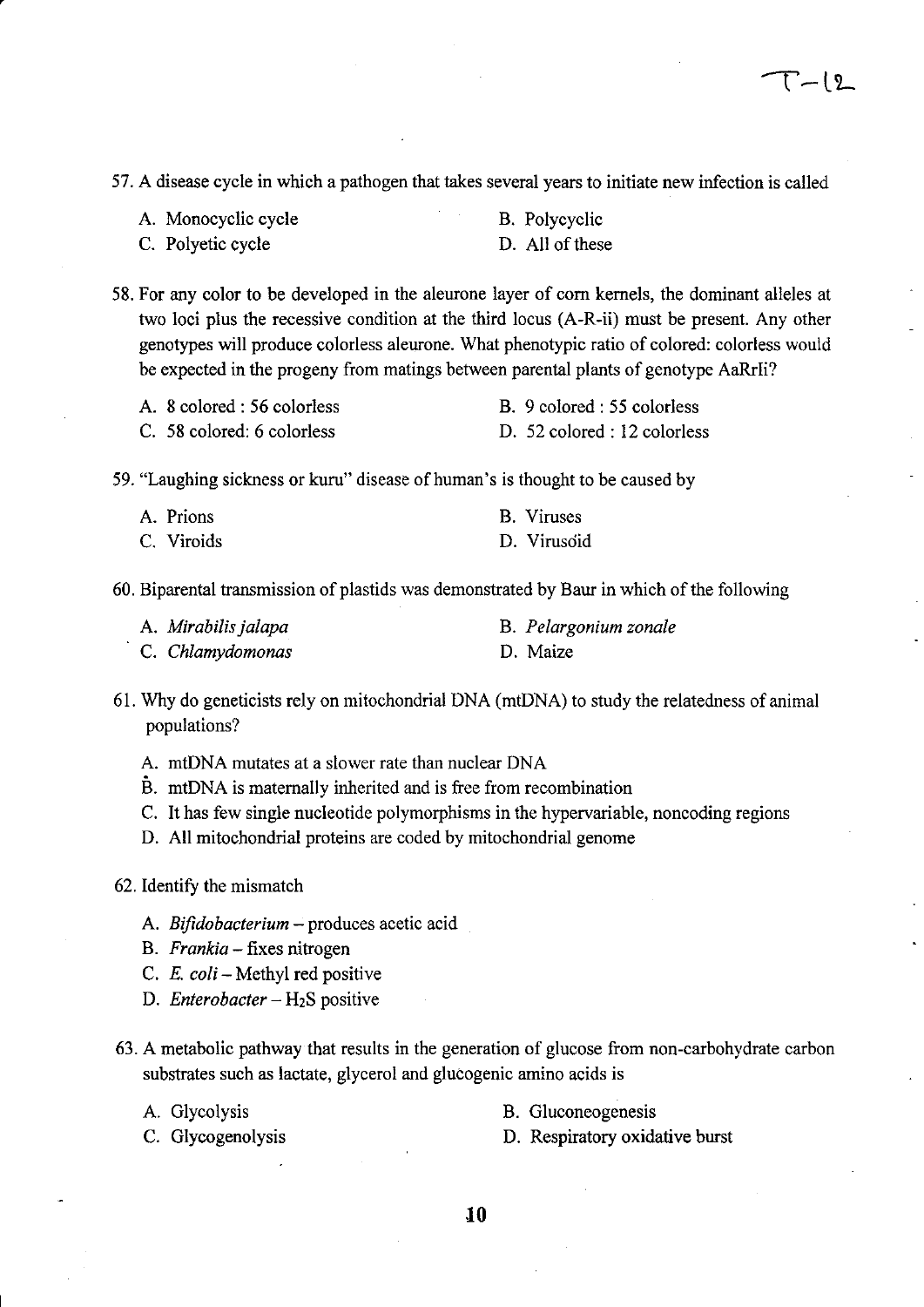$\top$  -12.

- 64. Heparin is a
	- A. Mucopolysaccharide
	- C. Phosphoprotein
- 65. Paraffin wax is
	- A. Ester
	- C. Unsaturated hydrocarbon
- B. Disaccharide
- D. Lipoprotein
- B. Alcohol D. Saturated hydrocarbon
- 
- 66. Among the nitrogenous fertilizers one containing the highest percentage of nitrogen is
	- A. Calcium ammonium nitrate C. Calcium cyanamide B. Urea D. Ammonium sulphate
- 67. Which of the following statement is true for "Succus entericus"?
	- A. It is an acidic fluid produced from Brunner's gland of intestine
	- B. It is an alkaline fluid produced from Brunner's gland of intestine
	- C. It is the name of acidic bacteria found in large intestine
	- D. It is the name of alkaline mucus found in brain during Alzeimer's condition
- 68. Hypo is used in photography because of its
	- A. Reducing behaviour C. Complex forming behaviour B. Oxidizing behaviour D. Reaction with light

6~ Which of the following statements are correct about nodules formation by *Rhizobium* sp.?

- (i) Nodules formation requires participation of both plant's nodulin genes.and rhizobial nodulational genes
- (ii) Nod factors synthesized by nodulation genes are lipochitin oligosaccharides
- (iii)Infection thread forms during nodule formation is an internal tubular extension of the plasma membrane that is produced by the fusion of Golgi-derived membrane vesicles (iv)Nodules formation in non-leguminous plants are mainly mediated by *Rhizobium* sp

| A. (i) and (ii) Only          | B. (i) and (iii) Only   |
|-------------------------------|-------------------------|
| C. $(i)$ , $(ii)$ and $(iii)$ | D. (ii), (iii) and (iv) |

70. A mixture of  $CuSO<sub>4</sub>$  and  $Ca(OH)<sub>2</sub>$  used as a fungicide is known as

| A. Gypsum     | B. Caliche          |
|---------------|---------------------|
| C. Kieselguhr | D. Bordeaux mixture |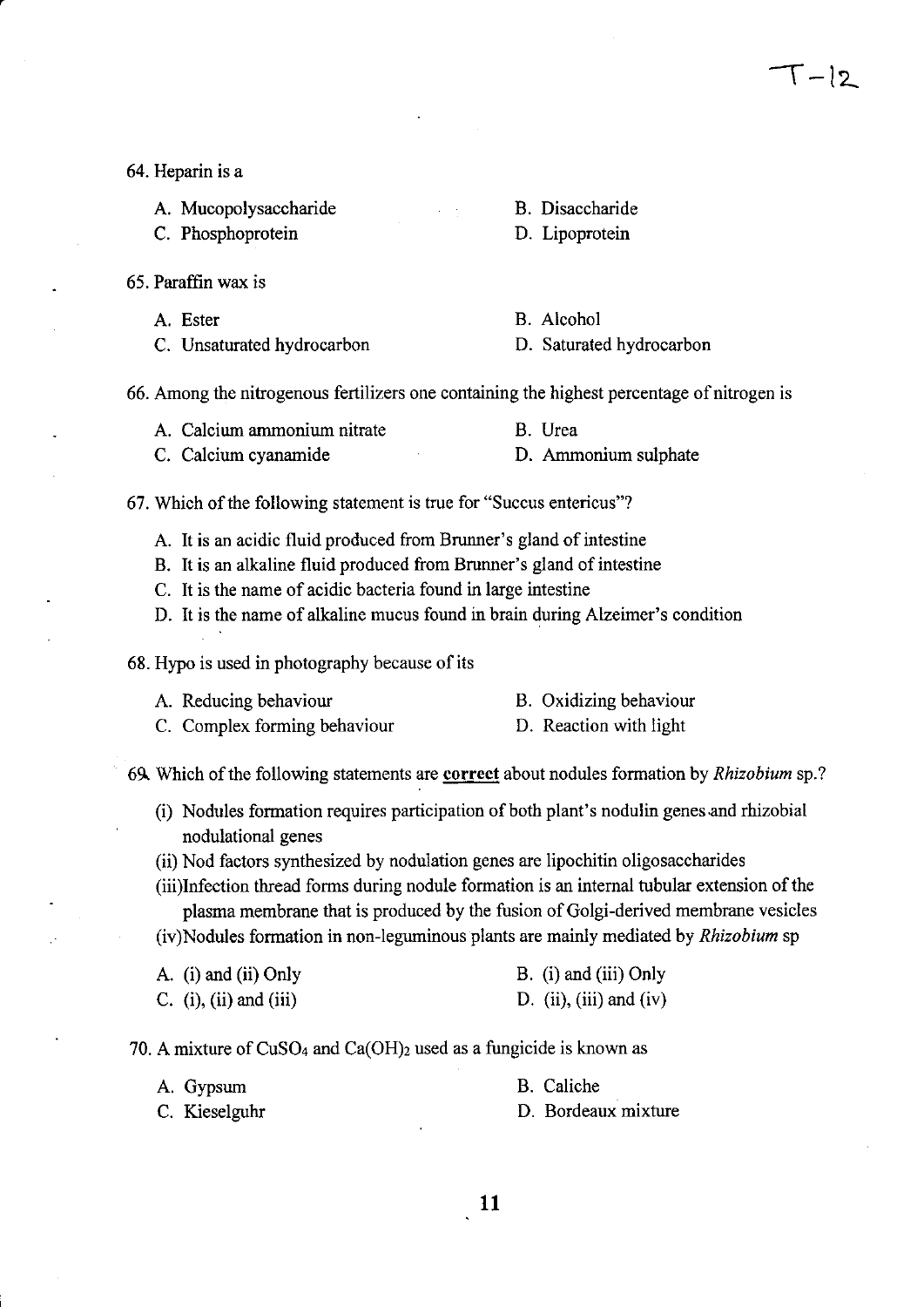$T-12$ 

|                                                                                                                                     | 71. Characteristics that distinguish arthropods from annelids and molluscs are                                                                                                                       |                                                                                                                         |            |
|-------------------------------------------------------------------------------------------------------------------------------------|------------------------------------------------------------------------------------------------------------------------------------------------------------------------------------------------------|-------------------------------------------------------------------------------------------------------------------------|------------|
| (i)<br>(ii)<br>(iii)<br>(iv) Distinct mandibles                                                                                     | Absence of a trochophore larva<br>An external skeleton made of chitin<br>Subdivision of the legs into movable segments                                                                               |                                                                                                                         |            |
| A. (i) and (ii) Only<br>$C.$ (i) and (iii) Only                                                                                     |                                                                                                                                                                                                      | B. (ii) and (iii) Only<br>D. (i), (ii), (iii) and (iv)                                                                  |            |
|                                                                                                                                     | 72. Saliva of Leeches contains an anticoagulant called                                                                                                                                               |                                                                                                                         |            |
| A. Anti-histamine<br>C. Heparin                                                                                                     |                                                                                                                                                                                                      | B. Hirudin<br>D. Ptyalin                                                                                                |            |
| group is                                                                                                                            | 73. Escherichia coli DNA ligase uses NAD <sup>+</sup> as a cofactor. During the actual ligation reaction<br>(joining of the 5' phosphate and 3' hydroxyl to form a phosphodiester bond), the leaving |                                                                                                                         |            |
| A. NAD <sup>+</sup>                                                                                                                 | <b>B.</b> NMN                                                                                                                                                                                        | C. ATP                                                                                                                  | D. AMP     |
|                                                                                                                                     | 74. Match the following using the codes given below:                                                                                                                                                 |                                                                                                                         |            |
| 1. Camalexin<br>2. Ipomoeamarone<br>3. Isocoumarin<br>4. Rishitin<br>A. 1-(a), 2-(d), 3-(b), 4-(c)<br>B. 1-(d), 2-(a), 3-(c), 4-(b) |                                                                                                                                                                                                      | (a) a lactone<br>(b) bicyclic sesquiterpene alcohol<br>(c) Indolic secondary metabolite<br>(d) Abnormal sesquiterpenoid |            |
| C. 1-(c), 2-(d), 3-(a), 4-(b)<br>D. 1-(b), 2-(c), 3-(d), 4-(a)                                                                      |                                                                                                                                                                                                      |                                                                                                                         |            |
|                                                                                                                                     | 75. Pick up the odd among the following TCA cycle intermediates                                                                                                                                      |                                                                                                                         |            |
| A. Malate                                                                                                                           | B. Succinate                                                                                                                                                                                         | C. Fumarate                                                                                                             | D. Citrate |
|                                                                                                                                     | 76. Hexacanth embryo is found in the life cycle of                                                                                                                                                   |                                                                                                                         |            |
| A. Wuchereria bancrofti<br>C. Taenia solium                                                                                         |                                                                                                                                                                                                      | B. Ascaris lumbricoides<br>D. Entameoba histolytica                                                                     |            |
|                                                                                                                                     |                                                                                                                                                                                                      |                                                                                                                         |            |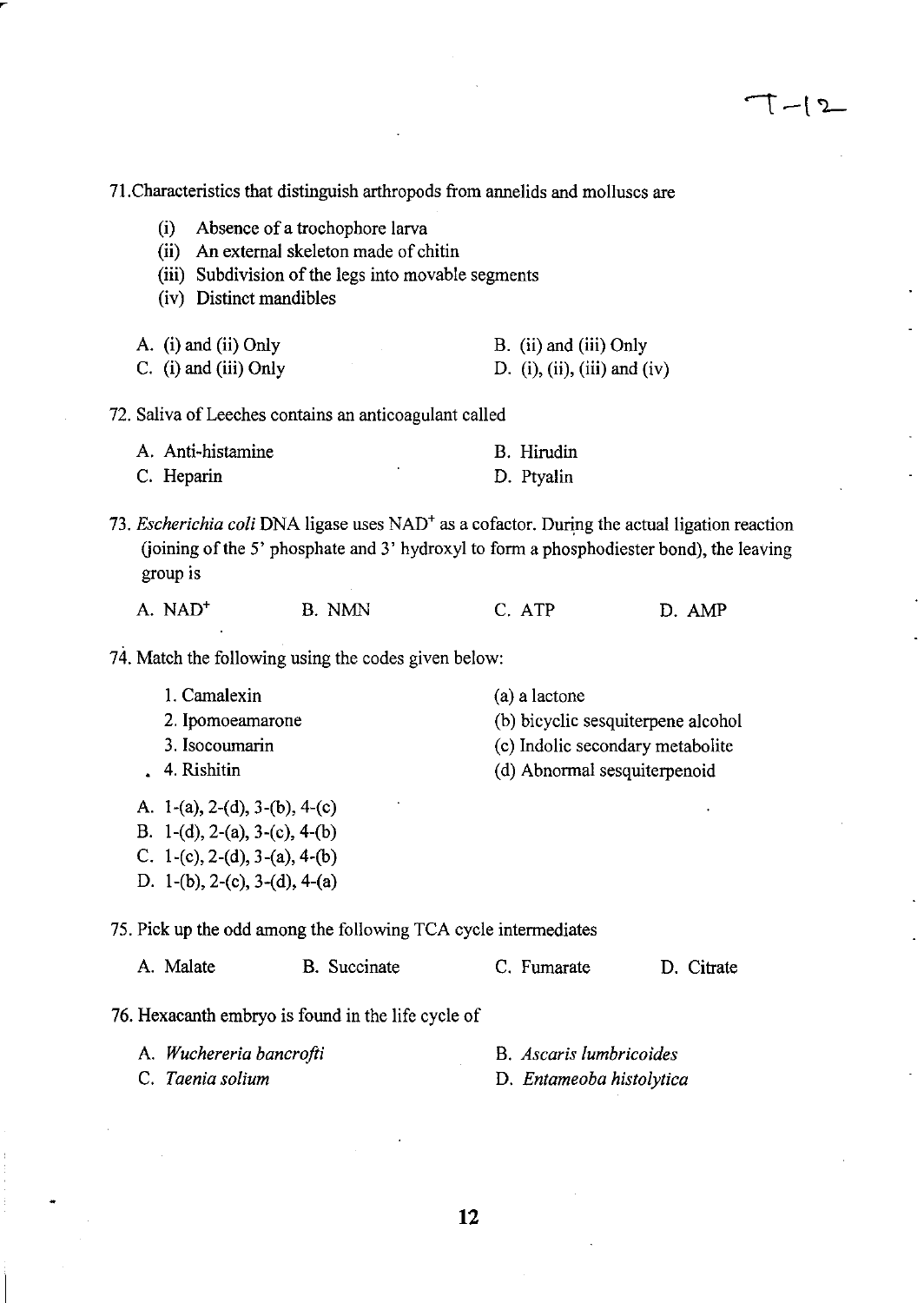77. Match the following using the codes given below:

I. Mumps

2. Syphilis

- 3. Ringworm
- 4. Malaria

(a) Bacteria (b) Fungus

 $\lceil - \rceil$  2

- (c) Protozoa
- (d) Helminth
- (e) Virus

A. 1-(a), 2-(c), 3-(e), 4-(d) B. 1-(e), 2-(c), 3-(d), 4-(a) C. 1-(e), 2-(a), 3-(b), 4-(c) D. 1-(c), 2-(b), 3-(a), 4-(e)

78. Lateral root primordia arise by localized cell divisions in the

| A. Pericycle | B. Endodermis |
|--------------|---------------|
| C. Epidermis | D. Cortex     |

79. Which of the following is not a product of noncyclic photophosphorylation?

| A. NADPH<br>B. ATP | C. CO <sub>2</sub> | D. O <sub>2</sub> |
|--------------------|--------------------|-------------------|
|--------------------|--------------------|-------------------|

80. Match the following using the codes given below:

- I. Gamer & Allard 2. Bateson & Punnett 3. Sutton & Boveri 4. Meselson & Stahl (a) Duplication of DNA (b) Chromosome theory of heredity (c) Photoperiodism (d) Linkage (e) Bacterial conjugation
- A. 1-(a), 2-(c), 3-(e), 4-(d) B. 1-(c), 2-(d), 3-(b), 4-(a) C.  $1-(d)$ ,  $2-(a)$ ,  $3-(b)$ ,  $4-(c)$ D. 1-(c), 2-(b), 3-(a), 4-(e)

81. Which of the following is *the least* mobile nutrient element in plants

| A. Phosphorus | B. Potassium |
|---------------|--------------|
| C. Iron       | D. Nitrogen  |

82. Members of Deuterostomia are

- A. Echinoderms & Chordates C. Mollusca & Echinoderms
- B. Arthropoda & Mollusca

D. Vertebrates Only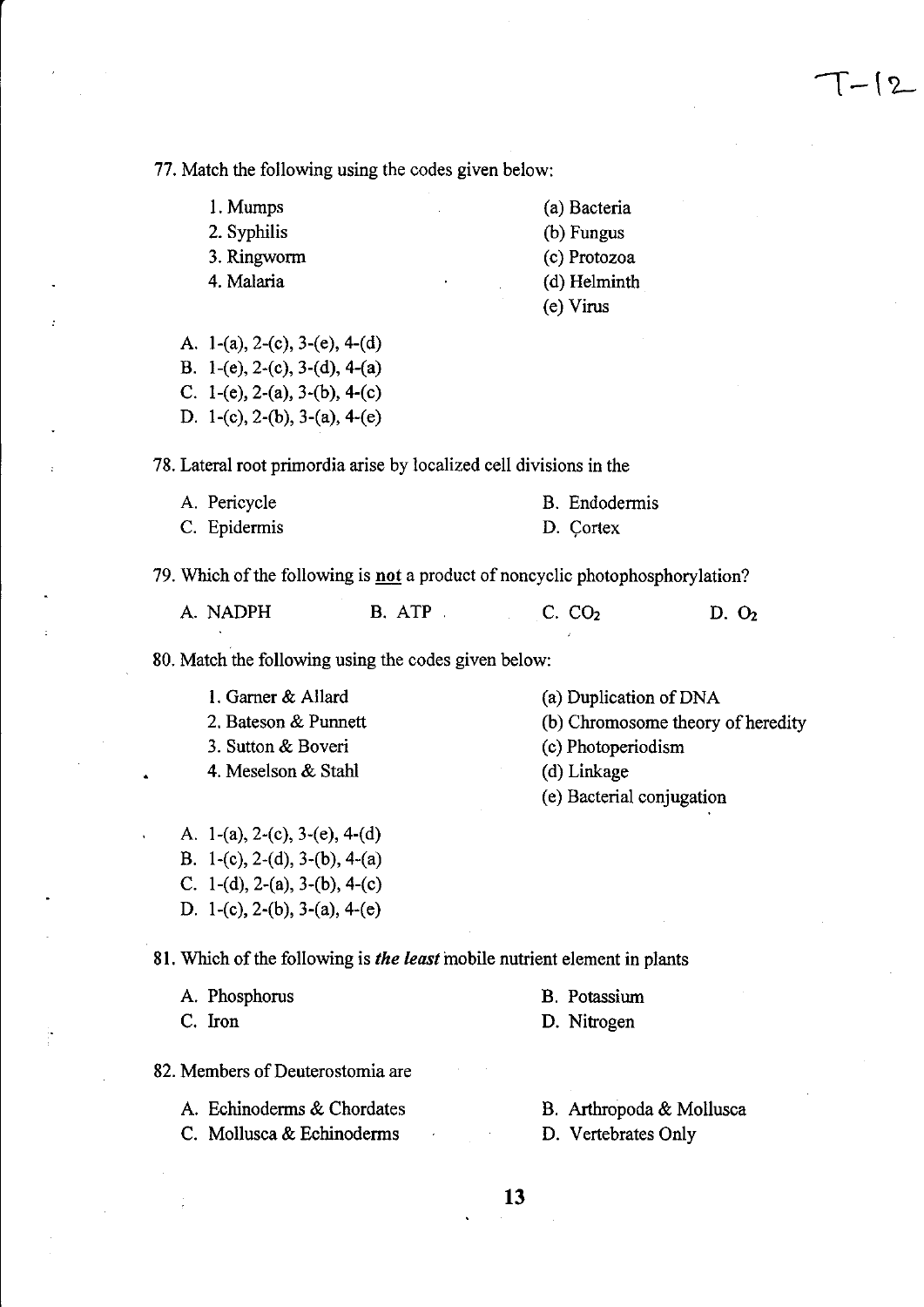83. The mycelium seen in the basidiocarp of *Agaricus* is

A. Primary & Dikaryotic B. Secondary & Monokaryotic

C. Tertiary & Dikaryotic

---\_ .. --------

# D. Primary & Monokaryotic

84. The most important factor affecting transpiration inversely is

A. Wind B. Light C. Temperature D. Humidity

#### 85. Match the items listed below with the corresponding "responses"

I. Shade avoidance

2. Bending of shoot towards the source of light

- 3. Light dependent vegetative to reproductive transition in plants
- 4. Light-induced reduction in the photosynthetic capacity of a plant (d) Phototropism
- A. l-(a), 2-(b), 3-(c), 4-(d)
- B. l-(b), 2-(d), 3-(a), 4-(c)
- C. 1-(c), 2-(d), 3-(b), 4-(a)
- D. l-(d), 2-(c), 3-(b), 4-(a)

86. Bayer's junctions are sites which help in Joining which of the following?

- A. cytoplasmic membrane and outer membrane
- B. outer membrane and capsule
- C. cytoplasmic membrane and periplasmic space
- D. peptidoglycan layer and cytoplasmic membrane

87. Which of the following is correct for a photosynthetic cell in plants

- A. Starch is biosynthesized in the stroma and sucrose is biosynthesized in the cytosol
- B. Starch is biosynthesized in the cytosol and sucrose is biosynthesized in the stroma
- C. Both starch and sucrose is biosynthesized in the stroma
- D. Both starch and sucrose is biosynthesized in the cytosol

88. The 3 steps of citric acid cycle in the order of their occurrence are

- A. Condensation, reduction, regeneration
- B. Condensation, oxidation, regeneration
- C. Oxidation, regeneration, reduction
- D. Reduction, regeneration, oxidation

(a) Photoperiodism

- (b) Photomorphogenesis
- (c) Photoinhibition
-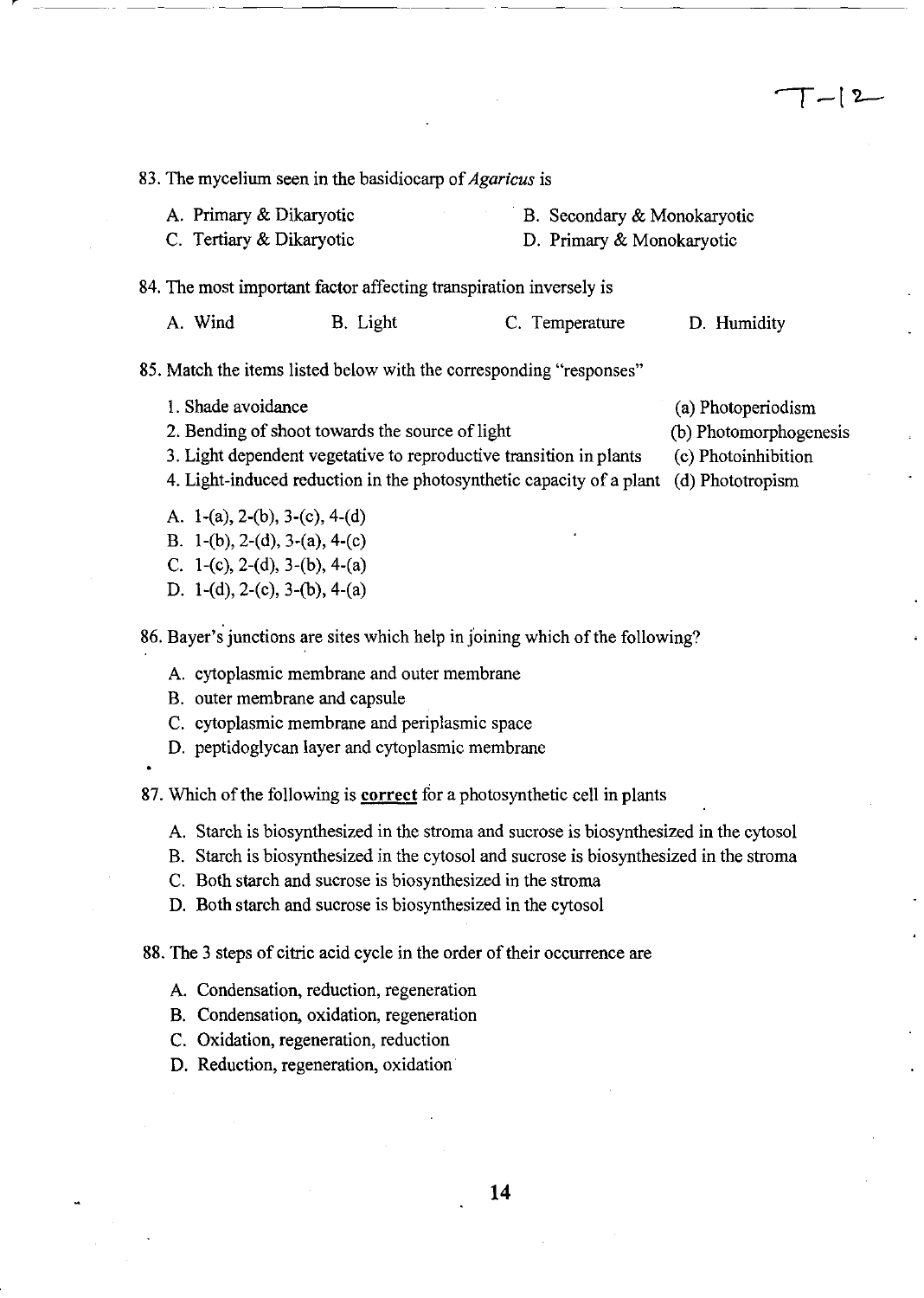| 89. Artemisia maritima yields a drug called santonin. It is used as an                                                                                                          |                                                                |  |                               |                |  |  |  |
|---------------------------------------------------------------------------------------------------------------------------------------------------------------------------------|----------------------------------------------------------------|--|-------------------------------|----------------|--|--|--|
| A. antidote to snake poison                                                                                                                                                     |                                                                |  | B. antacid                    |                |  |  |  |
| C. antiseptic                                                                                                                                                                   |                                                                |  | D. anthelminthic              |                |  |  |  |
| 90. Dihydrouridine is a                                                                                                                                                         |                                                                |  |                               |                |  |  |  |
| A. modified amino acid found in nuclear membrane<br>B. purine nucleoside found in DNA<br>C. pyrimidine nucleoside found in tRNA<br>D. conjugated lipid found in plasma membrane |                                                                |  |                               |                |  |  |  |
| 91. The non-leguminous genus known to form root nodules with a rhizobic symbiont is                                                                                             |                                                                |  |                               |                |  |  |  |
| A. Phaseolus                                                                                                                                                                    | <b>B.</b> Hibiscus                                             |  | C. Parasponia                 | D. Nicotiana   |  |  |  |
| 92. Proteasomes are protein complexes, which                                                                                                                                    |                                                                |  |                               |                |  |  |  |
| A. fold and stabilize proteins                                                                                                                                                  |                                                                |  | B. degrade damaged proteins   |                |  |  |  |
| C. transport proteins within a cell                                                                                                                                             |                                                                |  | D. cargo of metabolites       |                |  |  |  |
| 93. Which of the following enzymes, although absolutely vital to vertebrate life, had never been                                                                                | developed in vertebrates during the course of their evolution? |  |                               |                |  |  |  |
| A. Lactase                                                                                                                                                                      |                                                                |  | B. Peptidase                  |                |  |  |  |
| C. Cellulase                                                                                                                                                                    |                                                                |  | D. Nuclease                   |                |  |  |  |
| 94. Pollens in pollinia is a characteristic feature of family                                                                                                                   |                                                                |  |                               |                |  |  |  |
| A. Orchidaceae                                                                                                                                                                  | B. Euphorbiaceae                                               |  | C. Acanthaceae                | D. Rubiaceae   |  |  |  |
| 95. Metridium is                                                                                                                                                                |                                                                |  |                               |                |  |  |  |
| A. Sea cucumber B. Sea Fan                                                                                                                                                      |                                                                |  | C. Sea pen                    | D. Sea anemone |  |  |  |
| 96. Which of the following alkenes can show <i>cis-trans</i> isomerism?                                                                                                         |                                                                |  |                               |                |  |  |  |
| A. $CH_3CH_2Cl = CH_2$                                                                                                                                                          |                                                                |  | $B.$ CICH = CHCH <sub>3</sub> |                |  |  |  |
| C. ClBrC = $C(CH_3)_2$                                                                                                                                                          |                                                                |  | D. $(CH_3)_2C = CHCl$         |                |  |  |  |
| 97. Radioactive isotope employed by Calvin for tracing the path of carbon in photosynthesis was                                                                                 |                                                                |  |                               |                |  |  |  |
| $A.$ <sup>11</sup> C                                                                                                                                                            | $B.$ <sup>14</sup> C                                           |  | $C.$ <sup>18</sup> O          | D. $35P$       |  |  |  |
|                                                                                                                                                                                 |                                                                |  |                               |                |  |  |  |

 $\frac{1}{2}$ 

 $\mathcal{L}_{\mathcal{A}}$ 

 $\overline{\phantom{a}}$ 

 $T-12$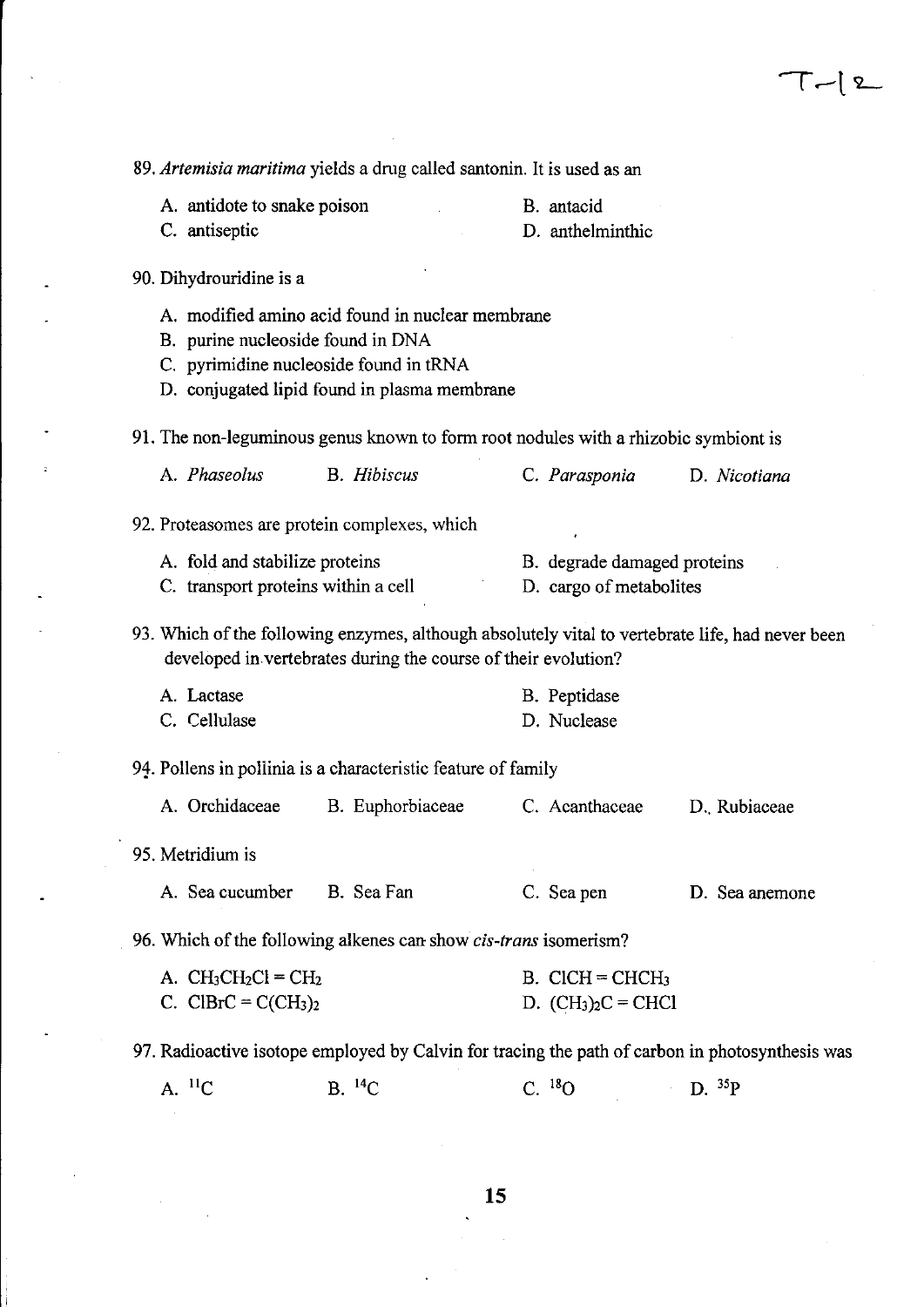### 98. Etiolation in plants is caused by

- A. Iron deficiency
- C. Growing in dark
- B. Magnesium deficiency
- D. Virus infection

- 99. Klenow fragment
	- A. phosphorylates 5' ends of DNA molecules
	- B. ligates DNA fragments
	- C. has endonuclease activity
	- D. has 5'to 3' DNA polymerase activity

100. Octyl glucoside is used to

- A. dye and visualize DNA in agarose gels
- B. dye and visualize proteins in polyacrylamide gels
- C. solubilize membrane proteins
- D. stabilize membrane lipids

#### \*\*\*\*\*